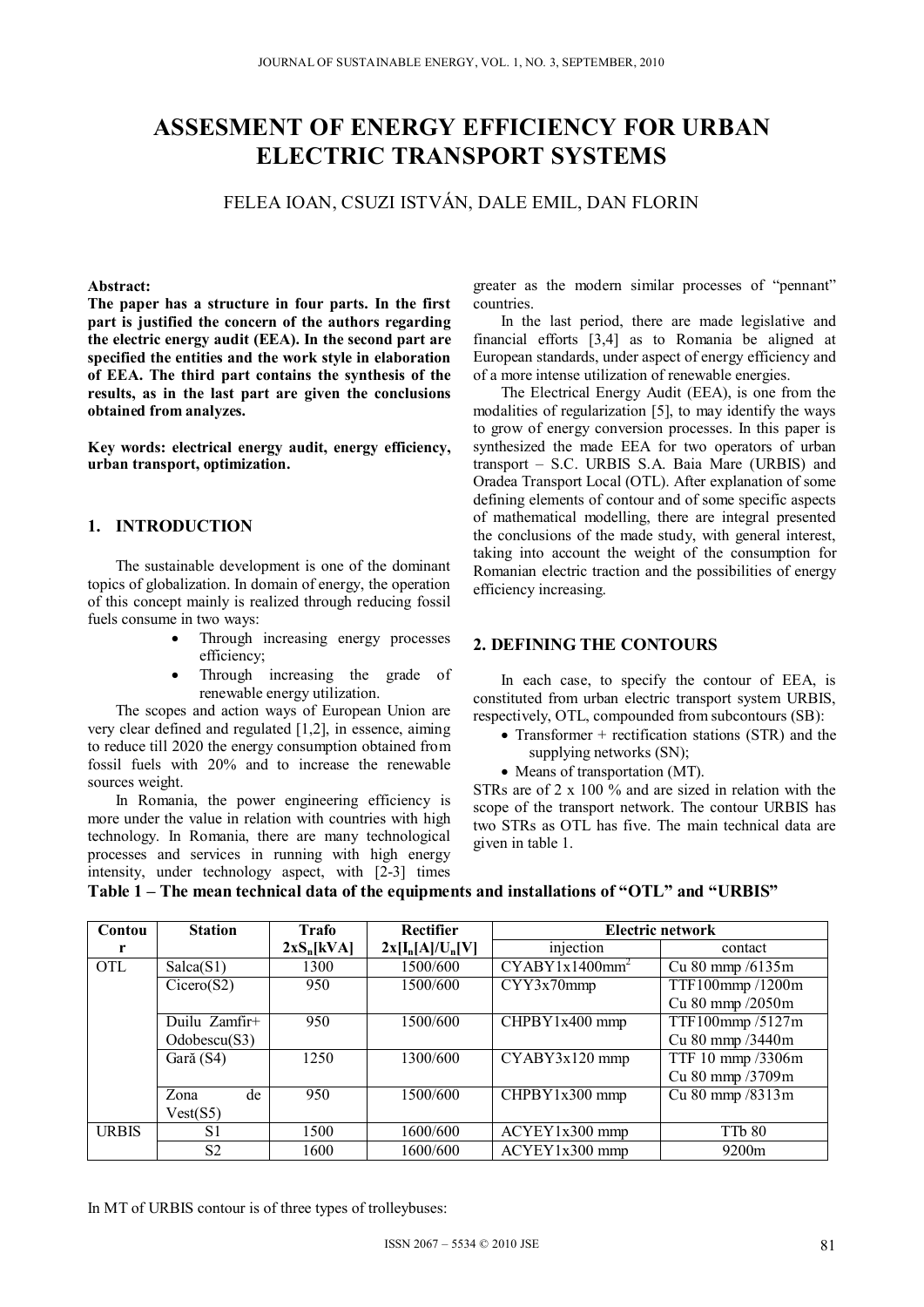- **SAURER** GT 560/640-25 (7 pieces), 148 places, driving with asynchronous motor by inverter;
- **ROCAR** EDM 212 E (1 piece), 92 places, driven by a motor with d.c. (classical);
- **ROCAR** EDM 217 E (1 piece), 156 places, driven by a motor with d.c. (classical).

IN MT of OTL contour is 79 trams of three types:

- **TATRA** of **kT4D** and **T4D,** 69 being in circulation;
- **SIEMENS ULF** 10 in circulation.

 The scope of the realized service is given by the specific indexes: number of racing (Nr), the covered distance (D), transported passengers  $(N_p)$ . For analyze period the values of the indexes are given in table 2.

#### **Table 2 – Values of indices that characterizes the scope of services**

| Contour | <b>Indicators</b>   |              |                         |  |  |
|---------|---------------------|--------------|-------------------------|--|--|
|         | $n_r$ [races / day] | $d$ [km/day] | $N_p$ [passenger / day] |  |  |
| JRBIS   | 82                  | 1234.84      | 16.195                  |  |  |
|         | 624                 | 1650         | 136.488                 |  |  |

The unit of reference associated to BEE is a normal weekday (24 hours).

The loading level of the equipments and installations when the measurements were made was normal for he assured service.

The utilized measuring devices are:

- The network analyzer (NA) of type C.A. 8334 B (2 pieces), placed in the secondary transformer from each station;
- real and reactive power counters ENERLUX TCDM – AEM Timisoara, placed in the primary of the transformer.

As example, in figures 1, 2 and 3 are given the load curve (P, Q, S) of station S1 (URBIS) respectively, for stations S1 and S4 (OTL).



**Fig. 1 – Load curve for station S1 – transformer 1 - URBIS**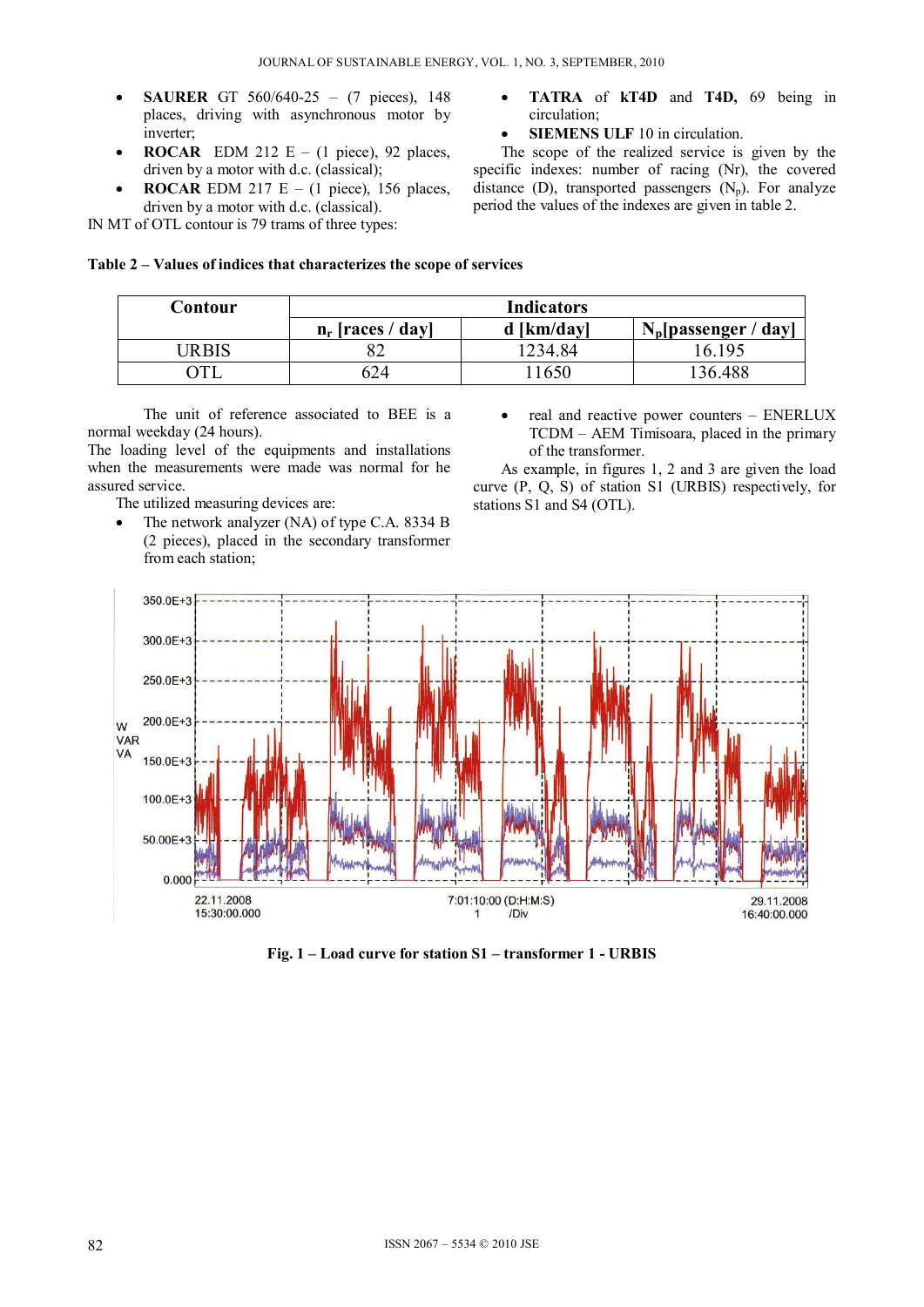

**Fig. 2 - Load curve for station S1 – transformer 1 - OTL** 



The NA has many registering facilities, including the ample of distorting and non symmetrical mode (DNSM).

In both cases the systems measures (U, I, P) are symmetrical, but there are significant distortional modes (DM). In figure 4 are plotted the curves of elements that characterizes the DM in station S3 – OTL.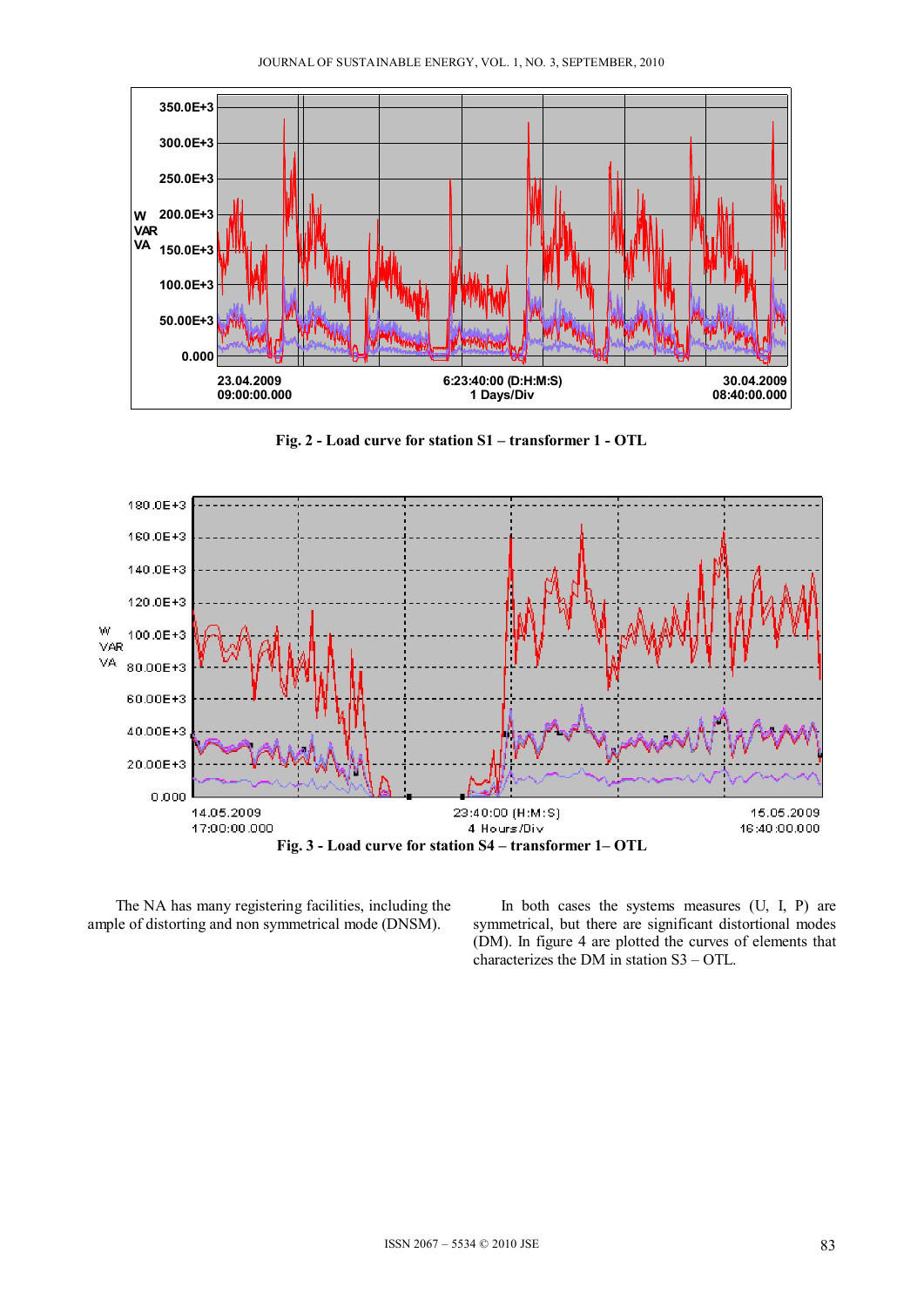

**Fig. 4 – Characterizing elements of DM in station S3 transformer 1 – OTL** 

In each station is a service transformer (TSP). The NA was placed in the secondary of the PT making the same records as in the case of the main transformers. The working mode by the EEA elaboration is well known [5 ÷9].

The BEE equation is specified under the contour for which will be made the assessment, as: **SC1** ≡**STR+RA** 

For  $\text{SC1} \equiv \text{STR} + \text{RA}$  were used the following BEE equations:

$$
W_{aMT} = W_U + \Delta W_T + \Delta W_L + W_A
$$
  
(1)

where,

 $W<sub>aMT</sub>$ - is the absorbed energy in part of medium voltage, measured in connection point of NES (determined from the records of the beneficiary);

 $W_{U}$  - useful energy (outside of the contour), transferred to MT;

 $\Delta W_T$ - energy losses in transformers;

 To define the supplementary losses provoked by DM, it is used the model given in [10].

 $\Delta W_R$ - energy losses in rectifiers;

 $\Delta W_L$ - energy losses in supplying network (from station ( $\Delta W_{LS}$ ), of injection ( $\Delta W_{LT}$ ), and the contact  $(\Delta W_{LC})$ );

 $W_A$  – auxiliary energy consumption in the station (proper services).

Means of transport (MT) implies:

**SC2 ≡ the following equation of EEB:**

$$
W_a = W_U + \Delta W_M + \Delta W_{mec} + \Delta W_A
$$
  
(2)

where,

 $W_a$  – the absorbed energy is calculated basing on the results obtained from the precedent sub contour;

 $\Delta W_M$  – energy losses in motors from the component of MT;

 $\Delta W_{\text{mec}}$  – energy losses calculated basing on the records without load (at starting;

ΔWA- estimated losses in other components of MT.

 In figure 5 there is given as an example the recorded power without load for two types of trams (**kT4D** and **SIEMENS)**.



84 ISSN 2067 – 5534 © 2010 JSE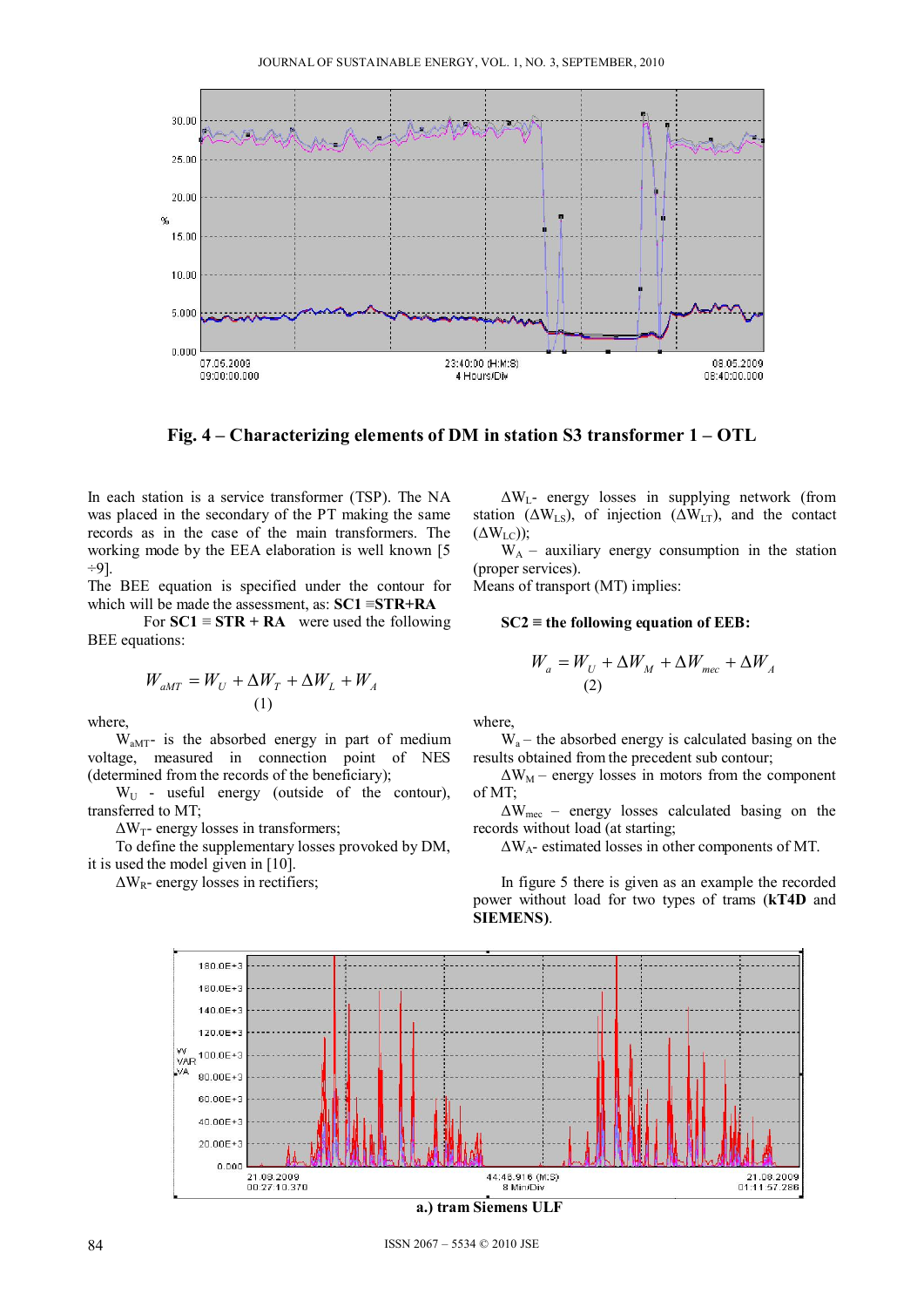

**Fig. 5 – The load curve of tram in case of no-load** 

Basing on equation (2) it is calculated the useful energy  $(W_U)$  that represents the consumed energy in case of passenger's transportation. The obtained result will be compared with the values indicated in the technical book of MT. There will be made comparisons between the two types of MT.

### **3. THE OBTAINED RESULTS**

Regarding the real EEB (diagrams, tables), for SC from the two contours may be seen in [11, 12].

 Basing on the records (in unload and load) and assessments [11, 12], there were calculated the power compounds of EEB for MT, which are essential in the energy efficiency evaluation. The obtained results are synthesized in table 3.

| <b>Type MT</b>          | <b>Trolleybuses (URBIS)</b> |              |              | Trams (OTL) |        |                  |
|-------------------------|-----------------------------|--------------|--------------|-------------|--------|------------------|
| Component               | <b>SAURER</b>               | <b>ROCAR</b> | <b>ROCAR</b> | <b>ULF</b>  | kT4D   | T <sub>4</sub> D |
| of<br>power             | GT 560/640-25               | 212 E        | 217 E        |             |        |                  |
| $\lceil$ kW $\rceil$    |                             |              |              |             |        |                  |
| Pa                      | 64.94                       | 42.6         | 49.85        | 92.11       | 106.84 | 108.18           |
| Po                      | 25.33                       | 16.73        | 22.71        | 16.99       | 31.72  | 33.06            |
| $\Delta P_M$            | 5.84                        | 7.67         | 10.97        | 6.44        | 13.89  | 14.06            |
| $\Delta P_A$            | 3.71                        | 1.51         | 2.25         | 6.2         | 6.64   | 8.26             |
| $\Delta P_{\text{mec}}$ | 15.78                       | 7.55         | 9.48         | 8.06        | 14.97  | 14.63            |
| $P_{U}$                 | 39.61                       | 25.87        | 27.15        | 71.41       | 71.34  | 71.23            |
| $\eta[\%]$              | 61                          | 60.7         | 54.5         | 77.5        | 66.8   | 65.8             |

**Table 3- Power components of EEB for MT** 

The EEB of the ensemble MT (SC2) referring on a medium day in concordance with registering for many years are given in table 4.

#### **Table 4 – EEB for MT(SC2)**

|                                               | [11] Trolleybuses URBIS |       | [79] Trams OTL |       |
|-----------------------------------------------|-------------------------|-------|----------------|-------|
| <b>Characteristic</b>                         | [kWh]                   | [%]   | [kWh]          | [%]   |
| Input energy $[W_a]$                          | 2556.105                | 100   | 18204,79       | 100   |
| Output energy                                 | 2556.105                | 100   | 18204,79       | 100   |
| 1. Useful energy $[W_U]$                      | 1545.305                | 60.46 | 12210,16       | 67,07 |
| 2. Losses                                     | 1010.8                  | 39.54 | 5994,63        | 32,93 |
| Motors $\left[\Delta W_M\right]$<br>$\bullet$ | 302.43                  | 11.83 | 2272,56        | 12,48 |
| Electric in other components<br>$\bullet$     | 132.31                  | 5.18  | 1304,82        | 7,17  |
| $\Delta W_A$ ]                                |                         |       |                |       |
| Mechanics in transmission                     | 576.06                  | 22.53 | 2417,24        | 13,28 |
| mechanics $[\Delta W_{\text{mec}}]$           |                         |       |                |       |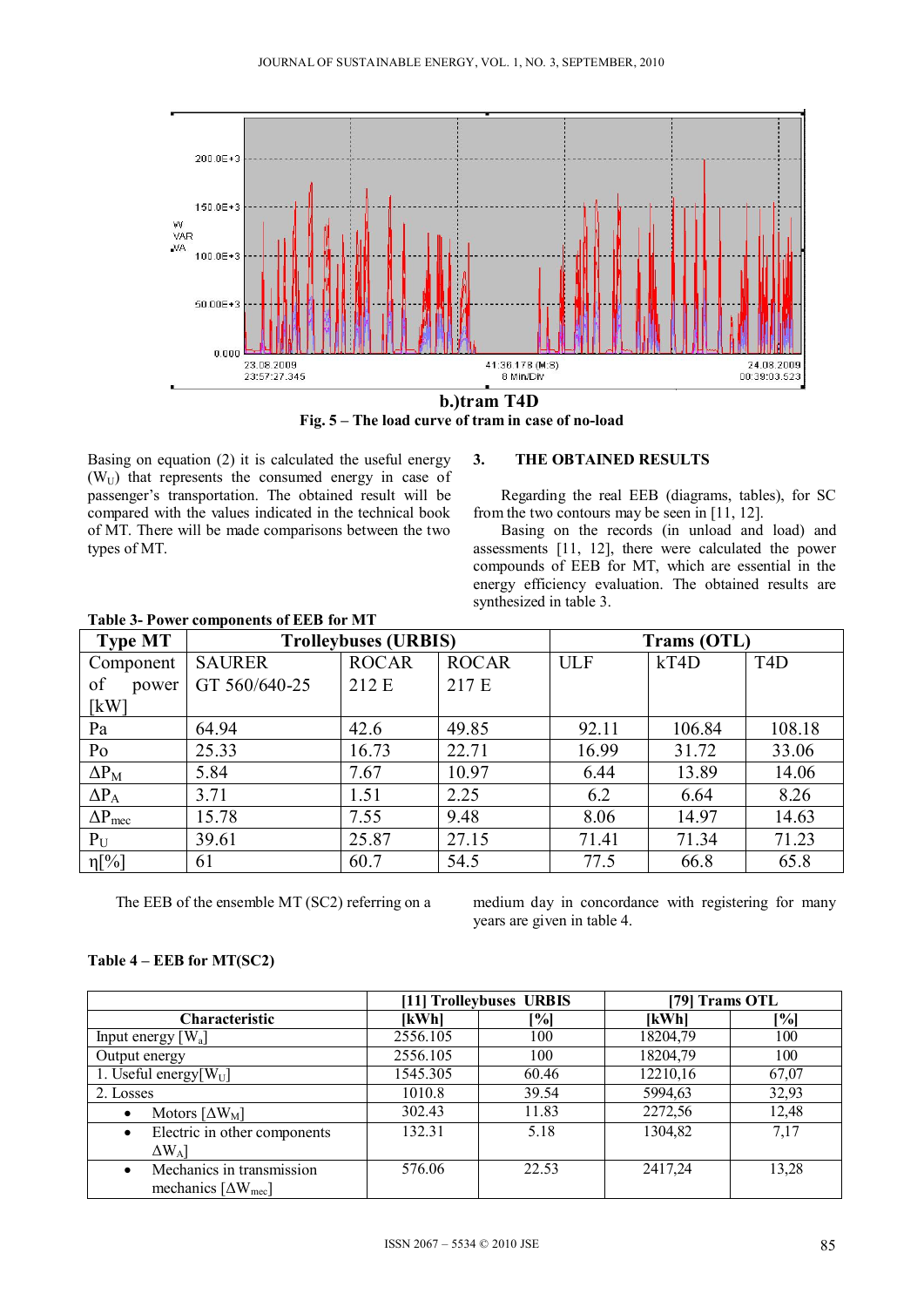For the stabilized contour, the real EEB is obtained by aggregation of the components and taking into account that the useful energy is that



**Fig 6 – Diagramm Sankey of real EEB Fig 7- Diagramm Sankey of real EEB**  *for URBIS real for OTL* 

which is consumed for the movement of passengers. The results are given in figures 6 and 7.



From the energy and economic efficiency indicators recommended in [5], there were calculates that will be

**Table 5 –Indicator of efficiency** 

calculated in this case (table 5).

|                                                        | Indicator                                  | <b>URBIS</b> | OTL   |
|--------------------------------------------------------|--------------------------------------------|--------------|-------|
| Specific                                               | For a route [kWh / route]                  | 49.8         | 39    |
| consume of EE<br>For the unit of route length [kWh/km] |                                            | 3.7          | 2.09  |
|                                                        | For transported passengers [kWh/passenger] | 0.25         | 0.18  |
|                                                        | kW <sup>·</sup> h [t·km]                   | 0.1328       | 0.062 |
| Incomes $/$ [kWh]                                      | $\left[1\text{ei}/\text{kWh}\right]$       | 5.14         | 8.4   |

# **4. CONCLUSIONS. THE OPTIMAL BALANCE**

The measurements and the made assessments in EEA of the two urban electric transport entities, allows the following conclusions:

1. The energy efficiency level is between the normal limits in such systems. The evaluation given in table 5 was made with hypothesis that the average weight of a passenger is 75 kg, as the price of one route is 1.3 lei. In OTL, the energy efficiency is superior toward URBIS, explained as: the trams have a superior efficiency toward the trolleybus, a more intense use of the transport system ensemble by OTL toward the URBIS, normal weight of auxiliary consumes at OTL toward URBIS, where the weight of auxiliary consumes is exaggerate.

2. The power transformers and rectifiers from STR operate more under the nominal power (table 6).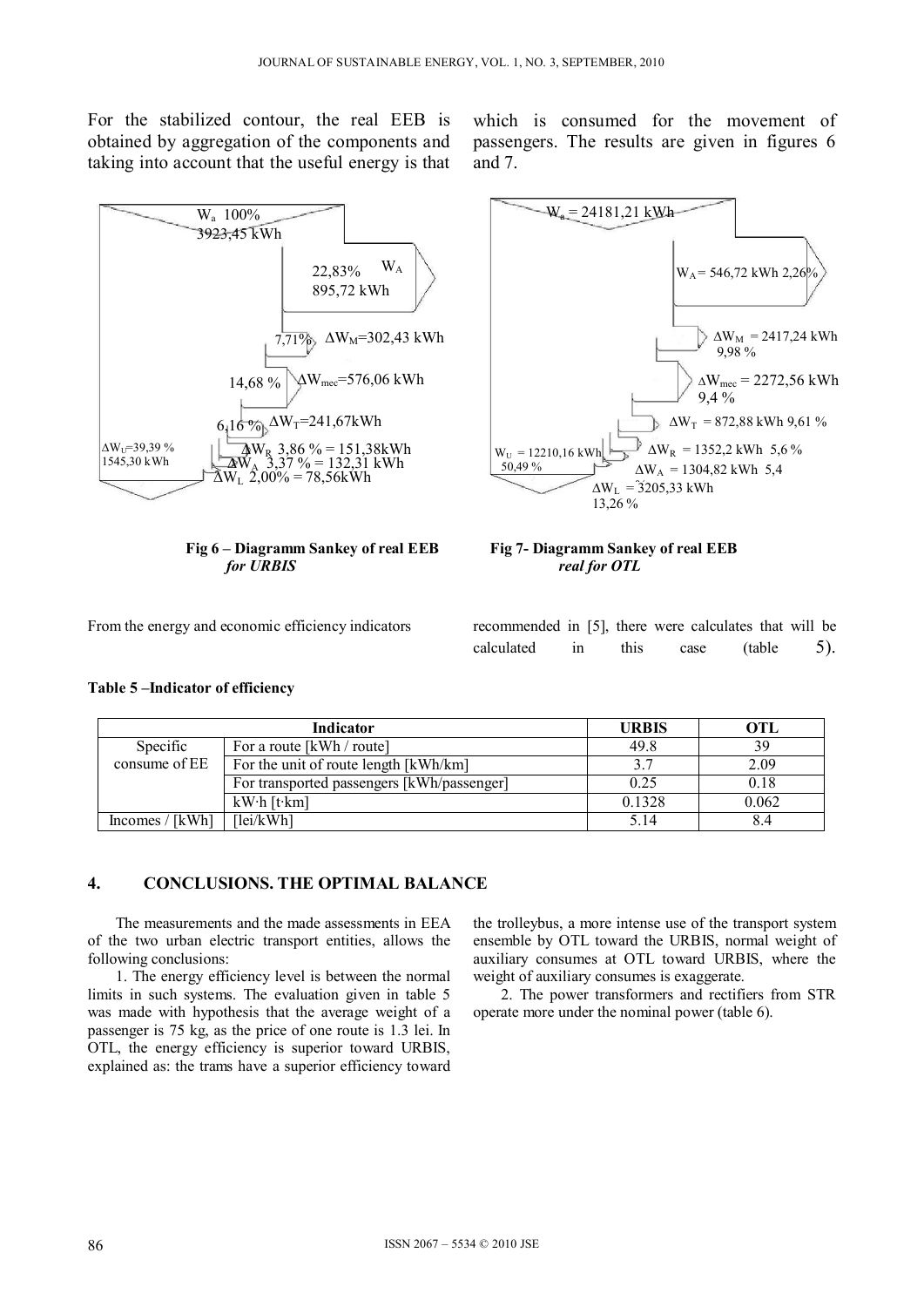**Table 6- The level of load of the transformer from STR** 

| Contour      | <b>Station</b> | $S_n$ [kVA] | $S_{max}$ [kVA] | Рm        | P <sub>0</sub> |
|--------------|----------------|-------------|-----------------|-----------|----------------|
| <b>URBIS</b> | S1             | 1500        | 326             | 0.081     | 0.64           |
|              | S <sub>2</sub> | 1600        | 221             | 0.041     | 0.54           |
| <b>OTL</b>   | S1             | 1300        | 227             | 0.11      | 0.54           |
|              | S <sub>2</sub> | 950         | 257             | 0.11      | 0.56           |
|              | S3             | 950         | 293             | 0.16      | 0.56           |
|              | S4             | 1250        | 164             | 0.07      | 0.54           |
|              | S5             | 950         | 199             | $\rm 0.1$ | 0.54           |

 $(\beta_m, \beta_o)$  – are the medium  $(\beta_m)$  and optimal  $(\beta_o)$ load factors

For rectifiers this mode of load is beneficial under energy aspect and reliability aspect too. For transformers, the under loaded mode implies a insufficient operation under energy aspect, that is reflected in the diagram of balance (fig. 8, 9).

3. STR has a pronounced disadvantage under aspect of the load, meanly by URBIS. The level of the circulated load through the stations in relation with the total load is:

URBIS (63% - S1; 37% - S2); OTL ( 23% - S1; 19%-S2;  $30\% - S3$ ;  $17\% - S4$ ;  $11\% - S5$ );

4. The network supplying (injection and contact), as well as the sections from the structure has high degree of load unbalance. All sections of injection are under loaded that is useful for its reliability and energy efficiency.

5. The loading electric values (currents, powers), are high variable, specific to electric action system by means of transport. This fact inevitable and is reflected through increasing of the power losses in power transformers and supplying network, toward when the load should be constant.

6. On each contour ensemble the reactive power (energy) consumption is under the corresponding level of neutral power factor, implying the inexistence of reactive energy factor.

7. The level of voltage harmonics is in compliance with the rules, as the current harmonics are more above the normal limits (table 7).

| Contour      | Station        | $THD_U[\%]$ | $THD_I[\%]$ |
|--------------|----------------|-------------|-------------|
| <b>URBIS</b> | S <sub>1</sub> | 2,4         | 23          |
|              | S <sub>2</sub> | 1,55        | 21,7        |
| <b>OTL</b>   | S <sub>1</sub> | 4,34        | 29,02       |
|              | S <sub>2</sub> | 5,24        | 27,11       |
|              | S <sub>3</sub> | 5,12        | 27,15       |
|              | S <sub>4</sub> | 3,77        | 29,97       |
|              | S5             |             | 28,81       |

**Table 7 – Level of THD indicators (Total Harmonically Distortion)** 

The values above, of the current harmonics, reflects appropriate undimensioning or unoperating of the filters in the frame of power rectifiers of the two stations. The power effects of the current harmonics (supplementary energy losses) are small because the load of the transformer is reduced.

8. The made measurements and evaluations that refers on the three type of trolleybuses from URBIS, reflects:

a) inexistence of some appropriate value of the indicator of "the output capacity" (η), for two types, such:

- 61% trolleybus SAURER GT 560;
- 60.7 % trolleybus ROCAR 212 E.

A value significant smaller (54.5%), was obtained for the trolleybus ROCAR 217 E.

b) for the ensemble of the 11 trolleybuses, was obtained a good output capacity (60.45%), so, it is clear that the energy losses takes place mainly in mechanism of transmission  $(22.53\%)$  and in motors  $(11.83\%)$ .

c) basing on the records made in 2008 October, results that the average value of passengers is 196, that exceeds the recommended value of transport capacity of each trolleybus. Therefore, the 11 trolley buses are loaded to maximum.

d) the calculated value for specific energy consumption "t km" defined basing on EEA is 132.8 Wh / t km. This value is under the inscribed value in technical book of the trolleybus type ROCAR 212 E (160 Wh/ t∙km – at nominal load). This finding reflects a normal operation of the trolleybuses.

9. The measurements and evaluations that refers on the three types of trams from OTL, reflects mainly the followings:

a) net superiority under energy aspects of ULF trams, toward of the other two types (table 3):

b) testing without load of the three type of trams ((2- Ulf, 4- kT4D and 4-T4D) reflects some dispersion of absorbed energy values without load, namely: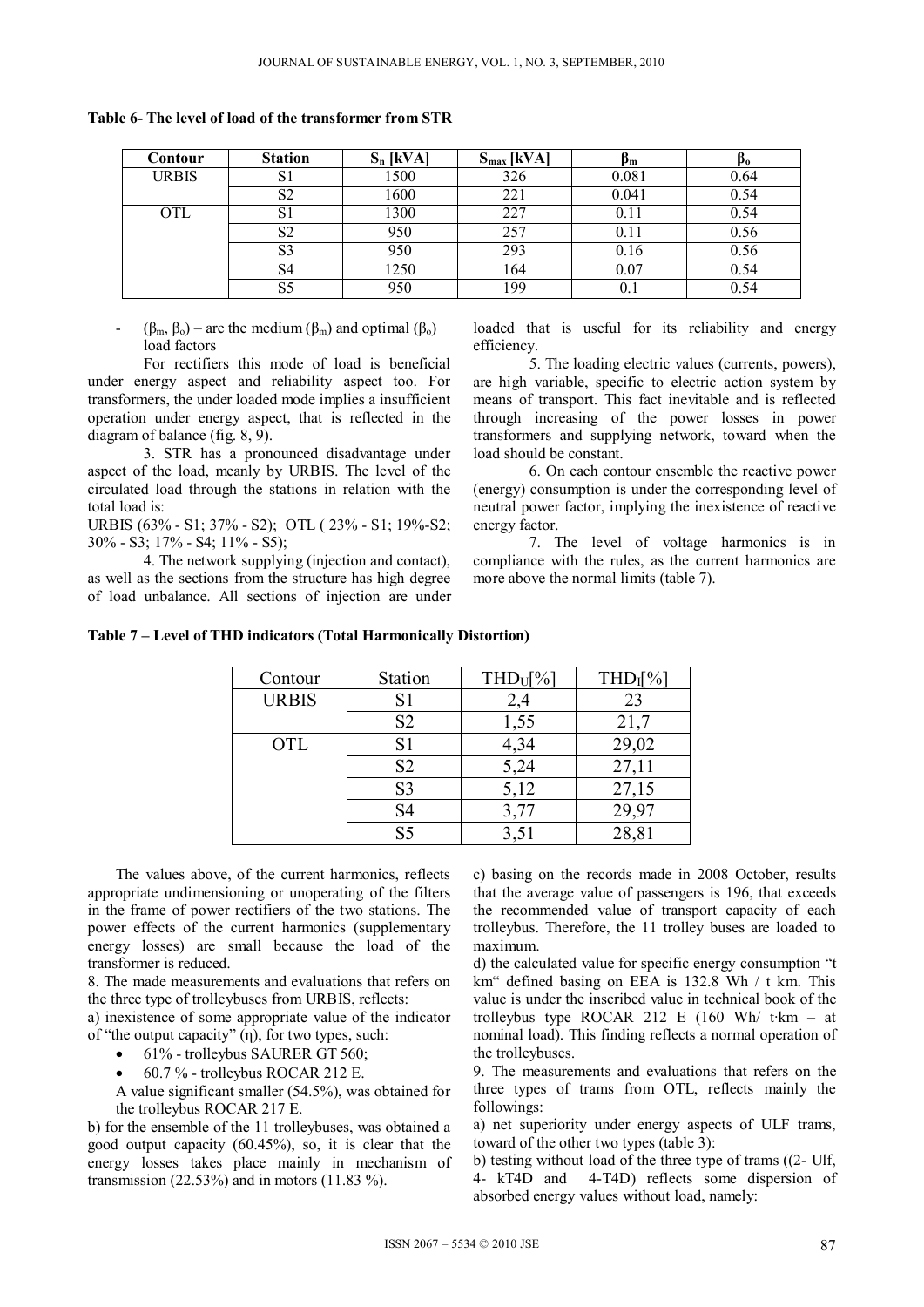- $[28,61; 32,84]$  kW for kT4D;
- [29,92; 35,53] kW for T4D;

The dispersion signifies the fact that the trams have differentiated rate of wear and exists the possibility to reduce the energy consumption through a deeper maintenance.

a) the testing the trams under load and plotting the load curves  $[(N_{CL} = f(t), N_T = f(t), P = f(t), P = f(N_{CL}) \text{ și } P = f(N)],$ reflects a good correlation between the absorbed energy and number of passengers, respectively, absorbed energy and number of trams.

b) for the ensemble of the 79 trams (10- ULF, 25- kT4D, 44 -T4D), from the measurements and made evaluations is obtained a good output capacity (67.45%). The greatest weight has the energy losses in transmission mechanisms (13.28%) and in motors (12.48%).

10. For the ensemble energy efficiency contour is better by OTL, so:

a) approximate 39.4%, the most part of the energy losses are in STR sub contour  $+$  RA (34.85%) and not in MT (25.76%). This unusual situation is determined by the exaggerate weight of STR auxiliary consumption (22.83%).

b) for the ensemble of OTL contour, the energy efficiency is 50.49%, the most part of the losses are in MT (24,78%) and not in NA (13,26%).





By applying the specifically measures of optimal EEB, it is obtained the impact reducing on the environment, and results in diminishing quantities of noxious discharged into the atmosphere [11,12].

#### **REFERENCES**

- [1] \*\*\*Green Paper of Energy Efficiency or doing more with less, Commission of the European Communities, COM (2005) 256 final.
- [2] \*\*\*Directive 2006/32/EC of the European Parliament and of the council on Energy and Use Efficiency and Energy Services, Commission of the European Communities.

11. Reduction of energy consumption in the analysed contour may be done by applying of the following technical administrative measures:

- a) replacing of under loaded transformers with adapted power transformers at level of the consumption;
- b) balancing of STR and RA;
- c) compensating DM;

d) replacing MT with small performance with a better performance one, such:

- ROCAR EDM 217 E trolleybuses with SAURER GT 560 at URBIS;
- Trams of kT4D and T4D with ULF at OTL.

e) replacing the classical adjusting system (by resistor) with electronic adjusting of kT4D and T4D trams velocity, respectively at ROCAR trolleybuses;

f) deeper maintenance of MT;

g) reduction of auxiliary consumption from STR of URBIS $\cdot$ 

12. The application mode of this measures and analyzes of feasibility, may be consulted in [11, 12]. Applying the above measures, if the evoked effects are recorded [11, 12] there are obtained optimal EEB synthesized graphical (fig. 8, 9).



- [3] \*\*\*Law nr 199/2000 Privind ultilizarea eficientă a energiei / Regarding the efficient utilize of energy, published in Monitorul Oficial al României, Partea I nr. 734/2002.
- [4] \*\*\*H.G. nr.339/2002 pentru abordarea normelor metodologice de aplicare a Legii nr. 199/2000 privind utilizarea eficientă e energiei / addressing rules for the application of Law no. 199/2000 regarding the efficient use of energy is published in Monitorul Oficial al României, Partea I, nr. 229/2002
- [5] Al-Mansour F, et.all. Comparison of energy efficiency strategies in the industrial sector of Slovenia. Energy 2003;28:421–40.
- [6] Sterling CA. Prevalence of components necessary for electrical demand side management savings persistence in the Albertan Industrial market sector, MS thesis, University of Alberta, Canada; 1996
- [7] Thollander P, et. all. Reducing industrial energy costs through energy-efficiency measures in a liberalized European electricity market: case study of a Swedish iron foundry. Applied Energy 2005;81:115–26.